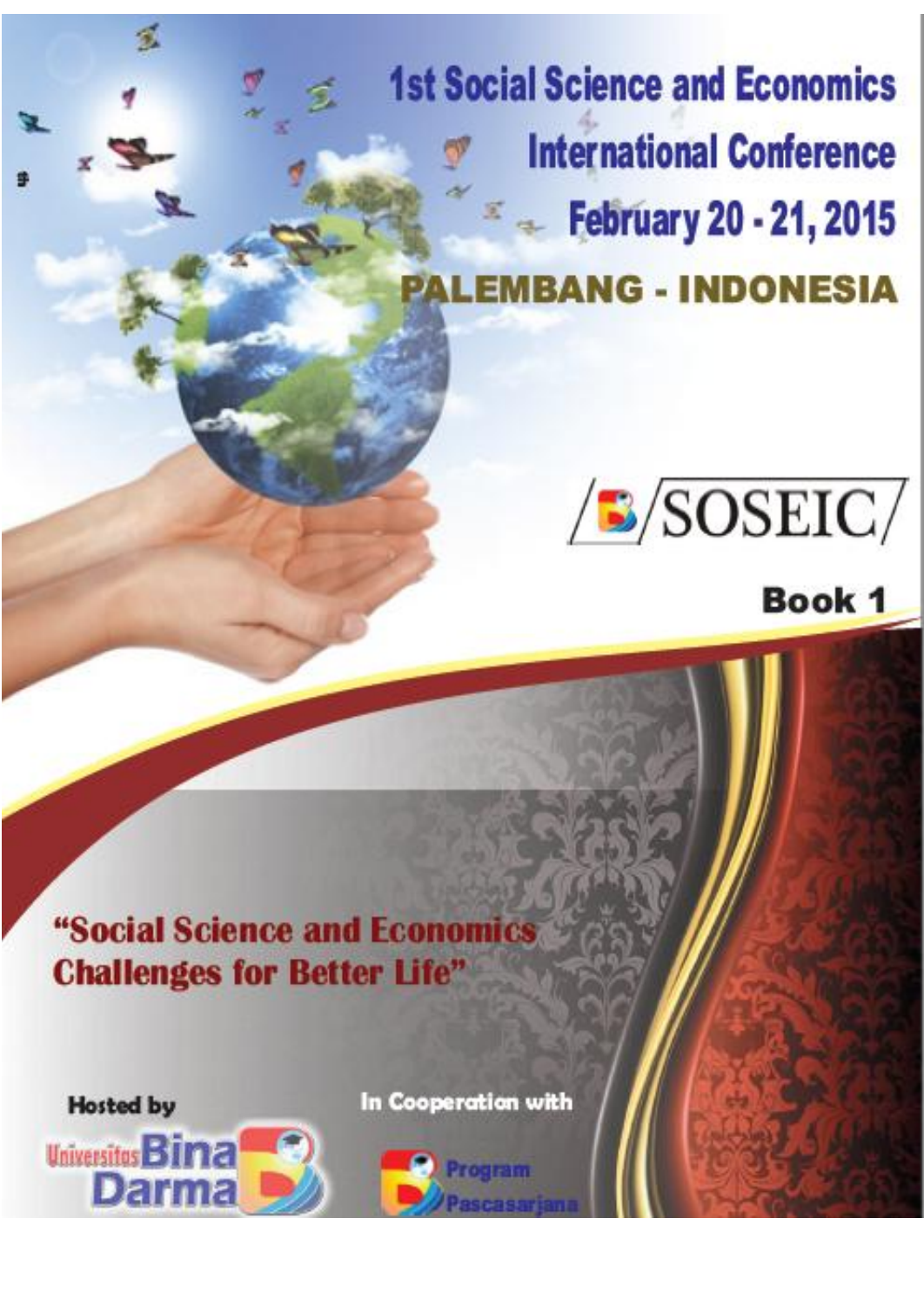| 0152 | Analysis of Media Reporting of President Jokowi on the Issue of<br>the Rise of Oil Price                                  | Prayudi                                      |
|------|---------------------------------------------------------------------------------------------------------------------------|----------------------------------------------|
| 0163 | DOCTOR-PATIENT'S DIALOGUE                                                                                                 | Puri Kusuma Dwi                              |
| 0352 | The Development of Model on English Ads Text Construction for<br><b>Export Products in Sukoharjo Regency</b>              | Purwani Indri Astu<br>and Betty Gama         |
| 0113 | Visual communication Cyber in building<br>the perspective of islam in indonesia                                           | Rama Kertamukti                              |
| 0170 | INTEGRATED MARKETING COMMUNICATION (IMC)<br>STRATEGY TO PROMOTE MEDIUM ENTERPRISE IN<br><b>SERVICES BUSINESS</b>          | Rahma Santhi Zin                             |
| 0171 | Indonesian Moslems Women's Fashion: Dress and Hijab in<br><b>Television Advertisement</b>                                 | Rika Lusri Virga                             |
| 0511 | Comparative Study of Local People and Tourist Perception through<br>Developing Thematic City Park in Bandung and Surabaya | Rini Andari, HP Di                           |
| 0431 | THE REFLECTION OF INTEGRITY ON<br>DISPLAY WOMEN-OWNED BUSINESS ONLINE                                                     | <b>RINI SUDARMAN</b><br><b>KURNIAWATY YU</b> |
| 0442 | <b>COMPARISON OF THE RELATIONSHIP MARKETING</b><br><b>DIMENSIONS</b><br>BETWEEN MANUFACTURING AND SERVICES COMPANY        | <b>Rizal Ramdan Pad</b>                      |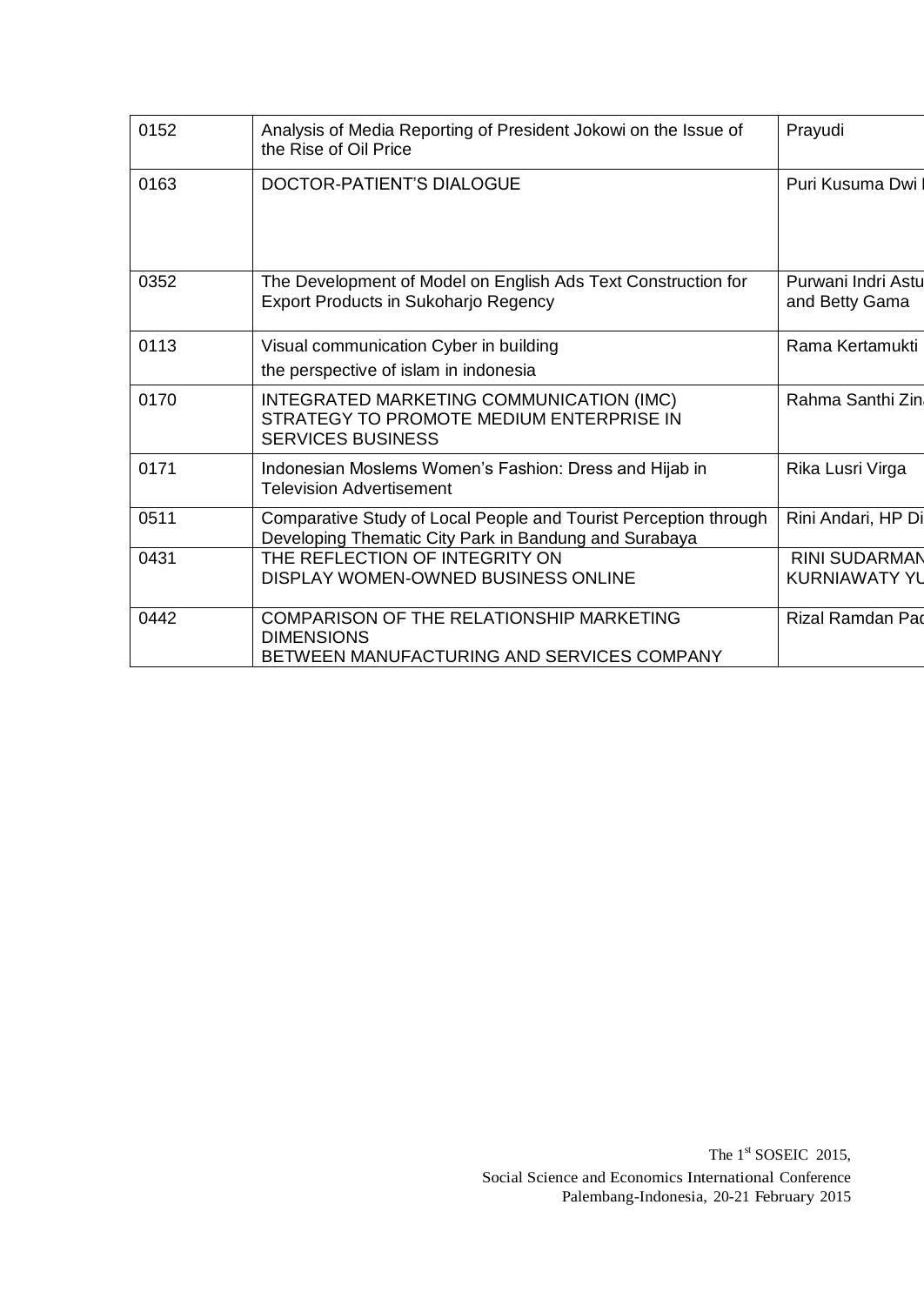## INTEGRATED MARKETING COMMUNICATION (IMC) STRATEGY TO PROMOTE MEDIUM ENTERPRISE IN SERVICES BUSINESS

## Rahma Santhi Zinaida, M.IKom

Universitas Bina Darma rahmasanthi@mail.binadarma.ac.id

#### Abstract

Marketing and corporate communications are the main persuasive element the organization can use to connect with its markets by communicating ideas and seeking to impart particular perceptions of brands, products and services to customers, consumers and stakeholders. Nevertheless, the increasingly wider variety of communication and promotional tools together with the modern-day array of on- and off-line channels and media forms can widely disseminate messages. Since the mid-1990's, the concept of Integrated Marketing Communications (IMC) has come to the fore and attracted considerable attention in the literature. IMC is a combination of various communication and marketing strategies that can be used by small and medium-sized businesses to develop and sales promotion techniques. in this study only discuss about the IMC strategy to support the promotion of the entrepreneurs in the city of Palembang. Using the Qualitative approach method, the author tries to describe how the concept of IMC works to help the promotion of a business process. For this research, case study to review is services business in Palembang city named "De Sun Fitness". As a part of services business, De Sun Fitness being a role model for success business for services area. Locating in the heart of Palembang city, De sun Fitness will be the example of success full business model using IMC strategy.

Keywords : Integrated, Marketing, Communications, IMC,

#### **1 INTRODUCTION**

Since the mid-1990's, the concept of Integrated Marketing Communications (IMC) has come to the fore and attracted considerable attention in the literature. IMC is a combination of various communication and marketing strategies that can be used by small and medium-sized businesses to develop and sales promotion techniques. in this study only discuss about the IMC strategy to support the promotion of the entrepreneurs in the city of Palembang. Many company or business industry doesn't aware in choosing promotional tools or strategy. After that, Use the Qualitative approach method, the author tries to describe how the concept of IMC works to help the promotion of a business process. For this research, case study to review is services business in Palembang city named "De Sun Fitness". De sun Fitness located in central town Palembang city, near one of public place 'Palembang square mall' and already have more than a three hundred member.

The owner of De Sun is origin from local people of Palembang. He started a this business since 2008. Initially, De Sun using the conventional strategy for the promotion and the results are pretty good, although not reach on the target that he wants. After applying the concept of integrated marketing communication (IMC) in 2011, De Sun Fitness achieve the target market and even more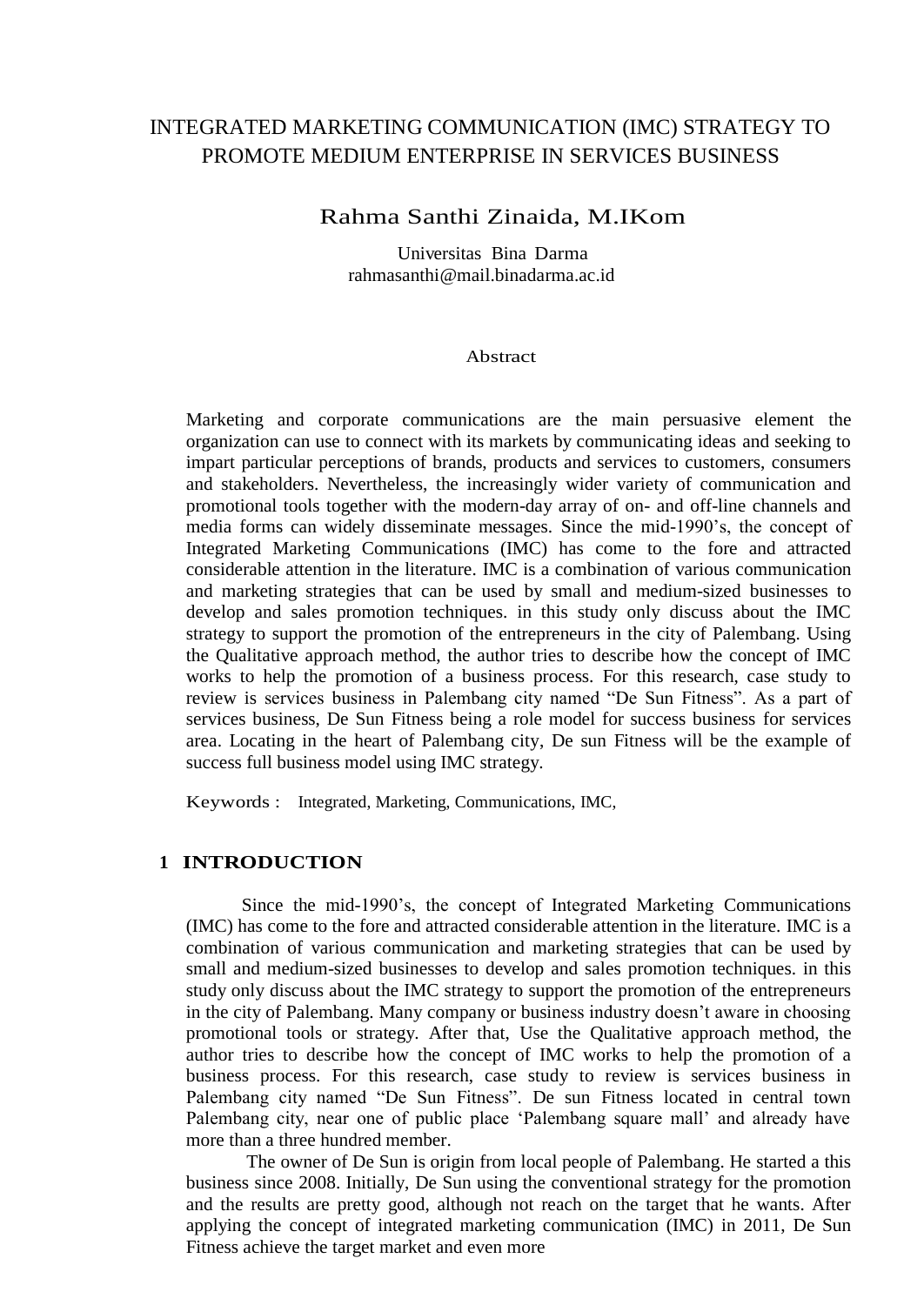As a part of services business, De Sun Fitness being a role model for success business for services area, after that, a lot of companies that went bankrupt because they use promotional and communication strategies that are less precise and not use full. so, it must have a good planning and marketing concepts that will be appropriate and efficient so company dose not spend substantial funds for promotion and marketing.

#### **2 RESEARCH METHODOLOGY**

#### **2.1. Literature Review**

#### **2.1.1. Integrated Marketing Communication (IMC)**

Before explain about integrated marketing communication, we must to know first first what is marketing and what is communication. Marketing Successful marketing is about having a business that is flexible enough to respond quickly to changing demands. And a workforce that is willing to co-operate with your customers, not treat them as if they were public enemy number one.

> *"Marketing is the management process responsible for identifying, anticipating and satisfying customer requirements profitably." (Pauline, 1999:11)*

Definition for integrated marketing communication by the [American Association of](http://en.wikipedia.org/wiki/American_Association_of_Advertising_Agencies)  [Advertising Agencies](http://en.wikipedia.org/wiki/American_Association_of_Advertising_Agencies) (also 4A's) in 1989, defining IMC is "an approach to achieve objectives of a [marketing](http://en.wikipedia.org/wiki/Marketing) campaign through a well-coordinated use of different promotional methods that are intended to reinforce each other." The 4A's definition of IMC recognizes the strategic roles of various communication disciplines such as advertising, [public relations,](http://en.wikipedia.org/wiki/Public_relations) sales promotions, etc. to provide clarity, consistency, and increased impact when combined within a comprehensive communications plan. This is the full sentence about  $4A<sup>3</sup>S$ (Caywood, Et.all, 1991) :

> *"A concept of marketing communications planning that recognizes the added value of a comprehensive plan that evaluated the strategic role of a variety of communications disciplines, e.g. general advertising, direct response,sales promotion and public relations- and combines these disciplines to provide clarity, consistency and maximum communications impact."*

Basically, it is the application of consistent brand messaging across both traditional and non-traditional marketing channels. *The Journal of Integrated Marketing Communication* from the [Medill School of Journalism](http://en.wikipedia.org/wiki/Medill_School_of_Journalism) at [Northwestern University](http://en.wikipedia.org/wiki/Northwestern_University) refers to IMC as "a strategic marketing process specifically designed to ensure that all messaging and communication strategies are unified across all channels and are centered around the customer. " IMC is used practically to allow one medium's weakness to be offset by another medium's strength, with elements synergized to support each other and create greater impact

A more contemporary definition states, "True IMC is the development of marketing strategies and creative campaigns that weave together multiple marketing disciplines (paid advertising, public relations, promotion, owned assets, and social media) that are selected and then executed to suit the particular goals of the brand. " Instead of simply using various media to help tell a brand's overall story, with IMC the marketing *leverages* each communication channel's intrinsic strengths to achieve a greater impact together than each channel could achieve individually. It requires the marketer to understand each medium's limitation, including the audience's ability/willingness to absorb messaging from that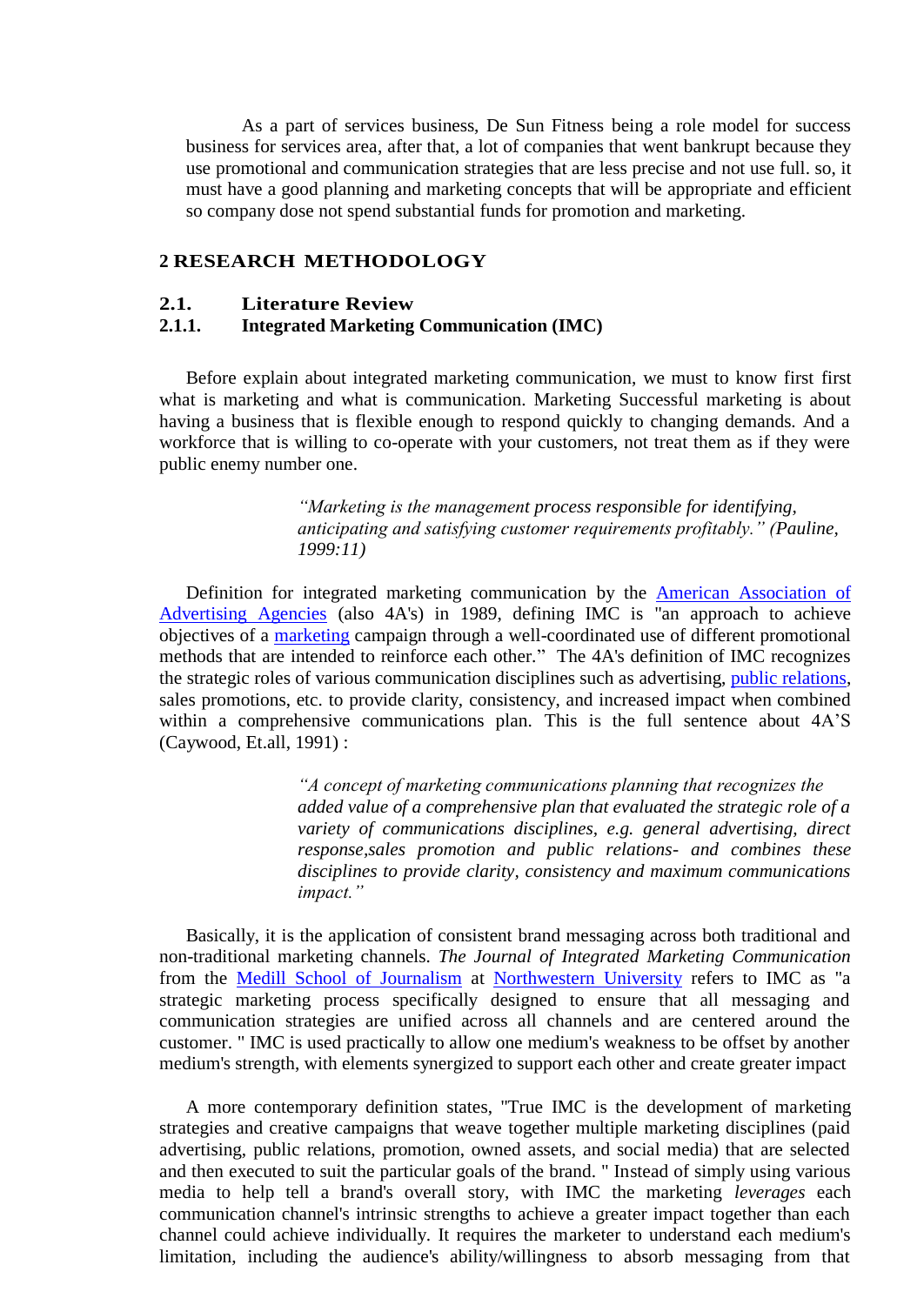medium. This understanding is integrated into a campaign's strategic plan from the very beginning of planning - so that the brand no longer simply speaks with consistency, but speaks with planned efficacy.

Promotion is one of the Ps in the marketing mix. Promotions has its own mix of communications tools. All of these communications tools work better if they work together in harmony rather than in isolation. Their sum is greater than their parts - providing they speak consistently with one voice all the time, every time. This is enhanced when integration goes beyond just the basic communications tools. There are other levels of integration such as Horizontal, Vertical, Internal, External and Data integration. Here is how they help to strengthen Integrated Communications.

Horizontal Integration occurs across the marketing mix and across business functions for example, production, finance, distribution and communications should work together and be conscious that their decisions and actions send messages to customers. While different departments such as sales, direct mail and advertising can help each other through Data Integration. This requires a marketing information system which collects and shares relevant data across different departments. Vertical Integration means marketing and communications objectives must support the higher level corporate objectives and corporate missions.



Figure 1. The 5 Step of IMC Process

Source : [http://jimc.medill.northwestern.edu](http://jimc.medill.northwestern.edu/)

#### **2.1.2. Benefits of IMC**

IMC wraps communications around customers and helps them move through the various stages of the buying process. The organization simultaneously consolidates its image, develops a dialogue and nurtures its relationship with customers. This 'Relationship Marketing' cements a bond of loyalty with customers which can protect them from the inevitable onslaught of competition. The ability to keep a customer for life is a powerful competitive advantage.

IMC also increases profits through increased effectiveness. At its most basic level, a unified message has more impact than a disjointed myriad of messages. In a busy world, a consistent, consolidated and crystal clear message has a better chance of cutting through the 'noise' of over five hundred commercial messages which bombard customers each and every day. At another level, initial research suggests that images shared in advertising and direct mail boost both advertising awareness and mail shot responses. So IMC can boost sales by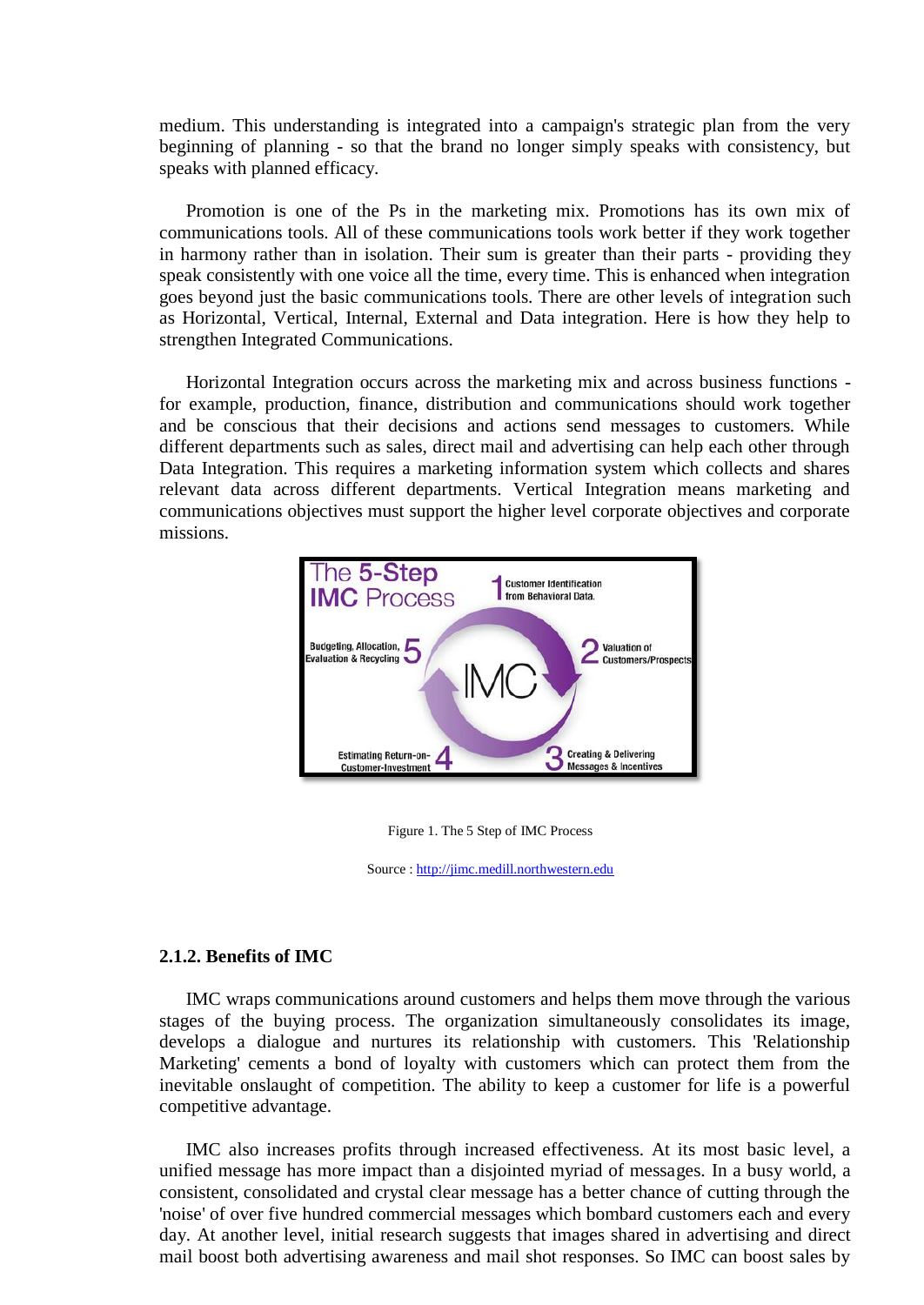stretching messages across several communications tools to create more avenues for customers to become aware, aroused, and ultimately, to make a purchase

#### **2.1.3. Part of IMC**

#### A. Advertising

Advertising is one of the most effective ways of brand promotion. Advertising helps organizations reach a wider audience within the shortest possible time frame. Advertisements in newspaper, television, Radio, billboards help end-users to believe in your brand and also motivate them to buy the same and remain loyal towards the brand. Advertisements not only increase the consumption of a particular product/service but also create brand awareness among customers. Marketers need to ensure that the right message reaches the right customers at the right time. Be careful about the content of the advertisement, after all you are paying for every second.

#### B. Sales Promotion

Brands (Products and services) can also be promoted through discount coupons, loyalty clubs, membership coupons, incentives, lucrative schemes, attractive packages for loyal customers, specially designed deals and so on. Brands can also be promoted effectively through newspaper inserts, danglers, banners at the right place, glorifiers, wobblers etc.

#### C. Direct Marketing

Direct marketing enables organizations to communicate directly with the end-users. Various tools for direct marketing are emails, text messages, catalogues, brochures, promotional letters and so on. Through direct marketing, messages reach end-users directly.

#### D. Personal Selling

Personal selling is also one of the most effective tools for integrated marketing communication. Personal selling takes place when marketer or sales representative sells products or services to clients. Personal selling goes a long way in strengthening the relationship between the organization and the end-users.

#### E. Public Relation Activities

Public relation activities help promote a brand through press releases, news, events, public appearances etc The role of public relations officer is to present the organization in the best light.

## **3 RESULTS AND DISCUSSION**

Analysis De Sun Fitness element of IMC can explain in briefly as:

#### *A. Advertising for De Sun Fitness*

De Sun fitness gym promotes its place through advertisements in various media, either in above the line nor below the line. For above the line as electronic media (TV and radio) local TV station that they choose is Pal TV and Sriwijaya TV. For media below the line De Sun Fitness using brochures, leaflets, posters and more. Advertise through this media is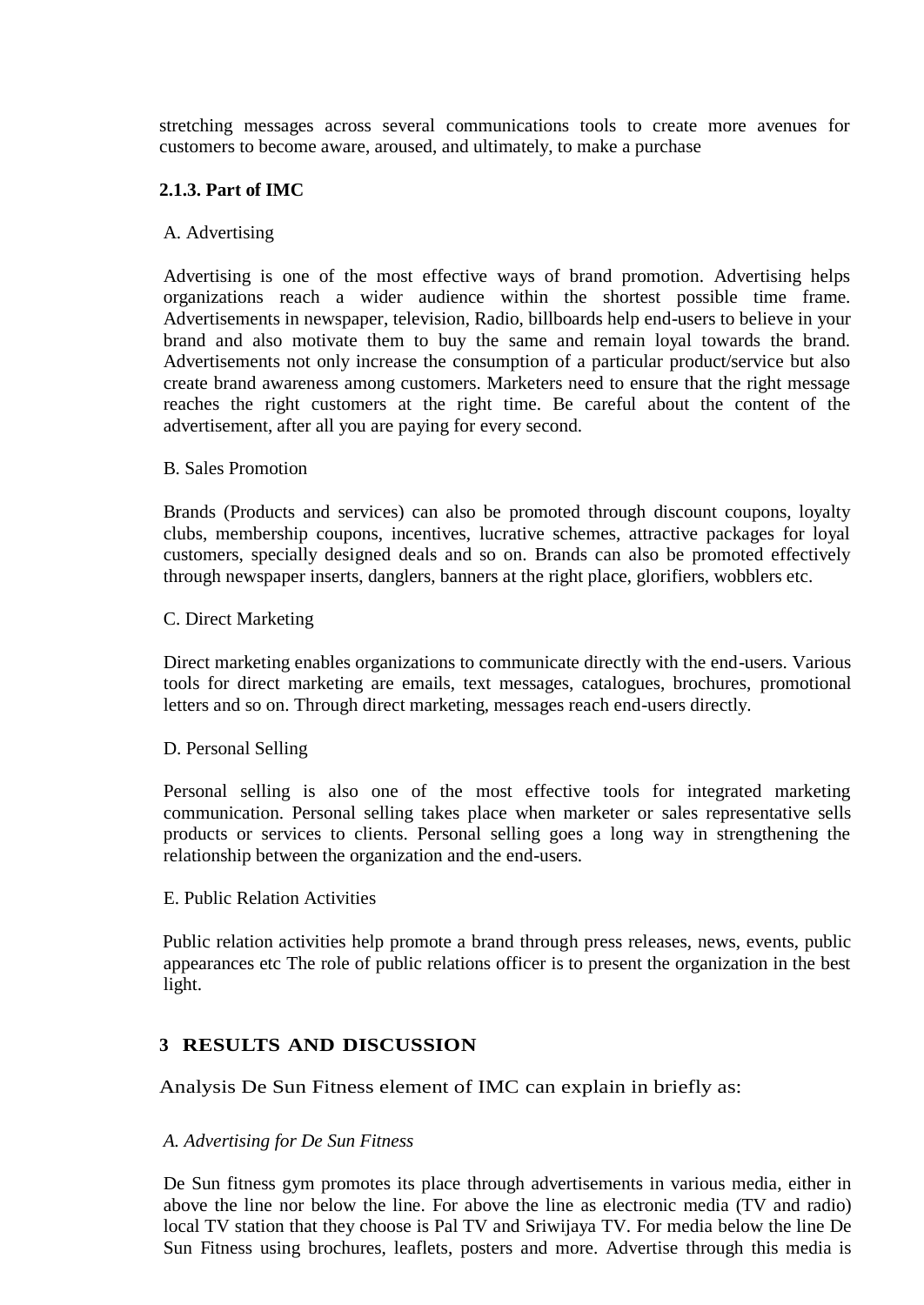effective because it is supported by other IMC component that engages the sales promotion campaign in various advertising materials used by De Sun Fitness.

### *B. Sales Promotion for De Sun Fitness*

Brands (Products and services) can also be promoted by De Sun Fitness through discount coupons, loyalty clubs, membership card "friend get friend or member get member" or members can enjoy the membership card for special discount or offer in all merchant members who have worked with De Sun Fitness (ex. Restaurant, café, salon, etc), attractive packages for loyal customers ex. If member pay the membership fee for one year upfront, member will get exclusive merchandise like towel or jacket, and so on. Brands can also be promoted De Sun Fitness effectively through newspaper inserts, danglers, Banners at the right place such as mall, school, university, public place, and hospital. for IT based promotion, De Sun Fitness also maintaining their website ( [http://desunfitness.com/\)](http://desunfitness.com/), social media such as twitter ( @desunfitnes link : [https://twitter.com/desunfitnes\)](https://twitter.com/desunfitnes), Facebook (Desunfitnes). to maintain brand awareness, De Sun also doing a joint promo with big brands such as milk, health supplements, vitamins and others. For ex. De Sun Voucher bundling with a purchase milk or supplements in supermarket.

#### *C. Direct Marketing for De Sun Fitness*

Various tools for direct marketing are emails regular for all member and friend suggestion by member, text messages for promotion or just an awareness, brochures update for every month, and so on. Through direct marketing, messages reach end-users directly.

#### *D. Personal Selling for De Sun Fitness*

Personal selling is also one of the most effective tools for De Sun Fitness, the owner has a good communication skill to promote and to maintain the marketing team in order to promote and persuade peoples to be a member. De Sun Car Branding also being one of effective brand awareness and support promotion tools.

#### *E. Public Relation Activities*

Public relation activities help promotion through press releases, news, events, public appearances etc. De Sun has a god relations ship with media and news about de sun were often published in local news paper and radio. PR activities also maintain some event, one of the best hits event that ever done by De Sun Fitness is Ade Rai sharing session about gymnastic and body builder. Ade Rai is an icon in icon of Indonesian bodybuilder. Besides, De Sun also give support to some events related to sports, and follow many competition relating to gymnastics, aerobics and bodybuilder contest. This activities will also made a positive impact for De Sun to be more recognized by the public so it can increasing the number of members

## **4 CONCLUSION**

As a conclusion, De Sun has been running all over integrated marketing communication (IMC) functions which will facilitate De Sun Fitness in the promotion, sales and brand imaging and its services to the target market. By using the IMC strategy as a reference promotion and sales De Sun Fitness can save time, effort and money in the process of promotion and sales.